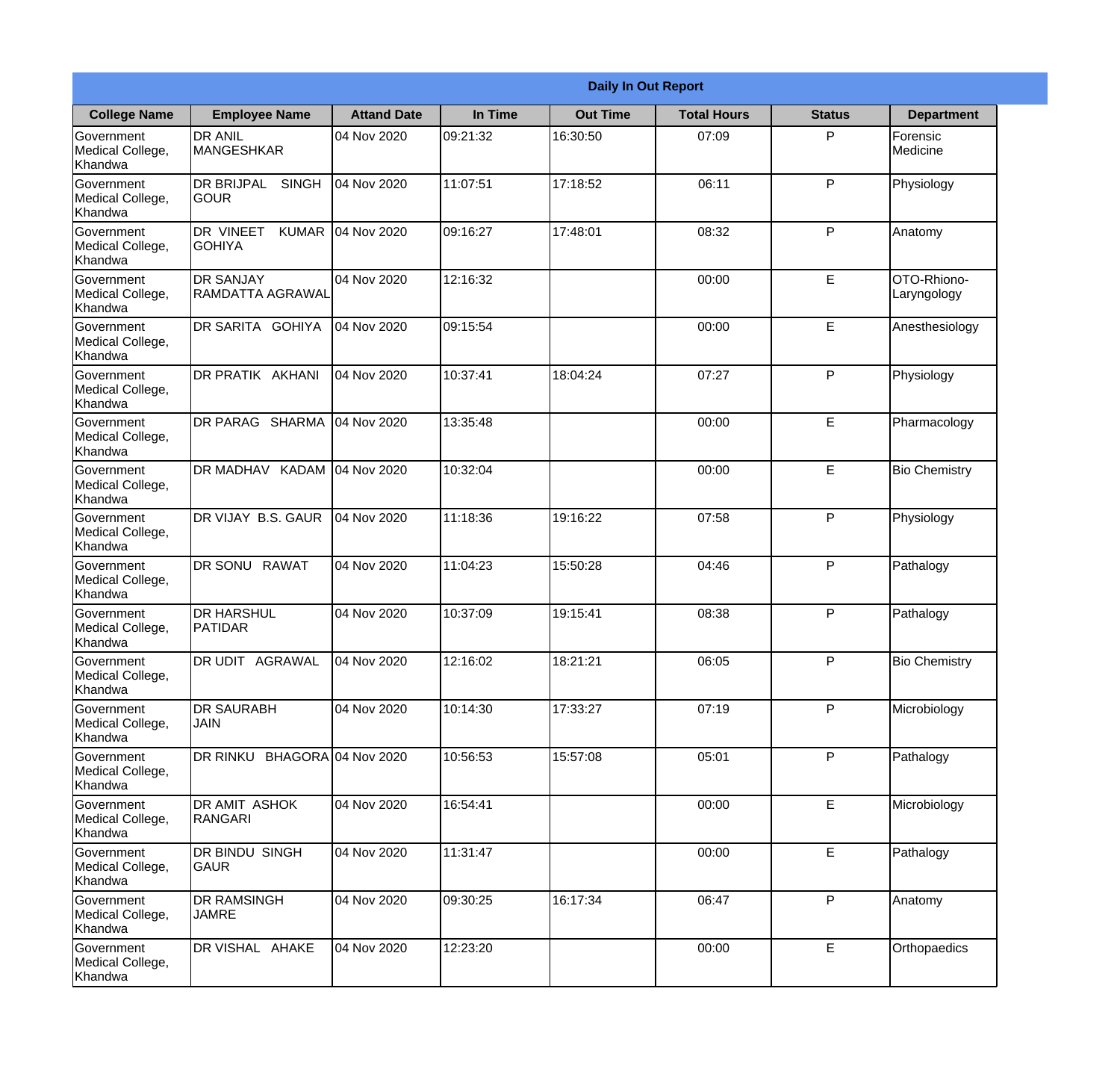| <b>Designation</b>                  | <b>Category</b> |
|-------------------------------------|-----------------|
| <b>Assistant Professor</b>          | Para Clinical   |
| Demonstrator/Tutor                  | Non Clinical    |
| Professor                           | Non Clinical    |
| Professor                           | Clinical        |
| Professor                           | Clinical        |
| <b>Assistant Professor</b>          | Non Clinical    |
| Professor                           | Para Clinical   |
| <b>Assistant Professor</b>          | Non Clinical    |
| Associate Professor Non Clinical    |                 |
| Demonstrator/Tutor                  | Para Clinical   |
| <b>Assistant Professor</b>          | Para Clinical   |
| Associate Professor Non Clinical    |                 |
| Associate Professor Para Clinical   |                 |
| Assistant Professor   Para Clinical |                 |
| Professor                           | Para Clinical   |
| Associate Professor   Para Clinical |                 |
| Demonstrator/Tutor   Non Clinical   |                 |
| Assistant Professor   Clinical      |                 |

**Daily In Out Report**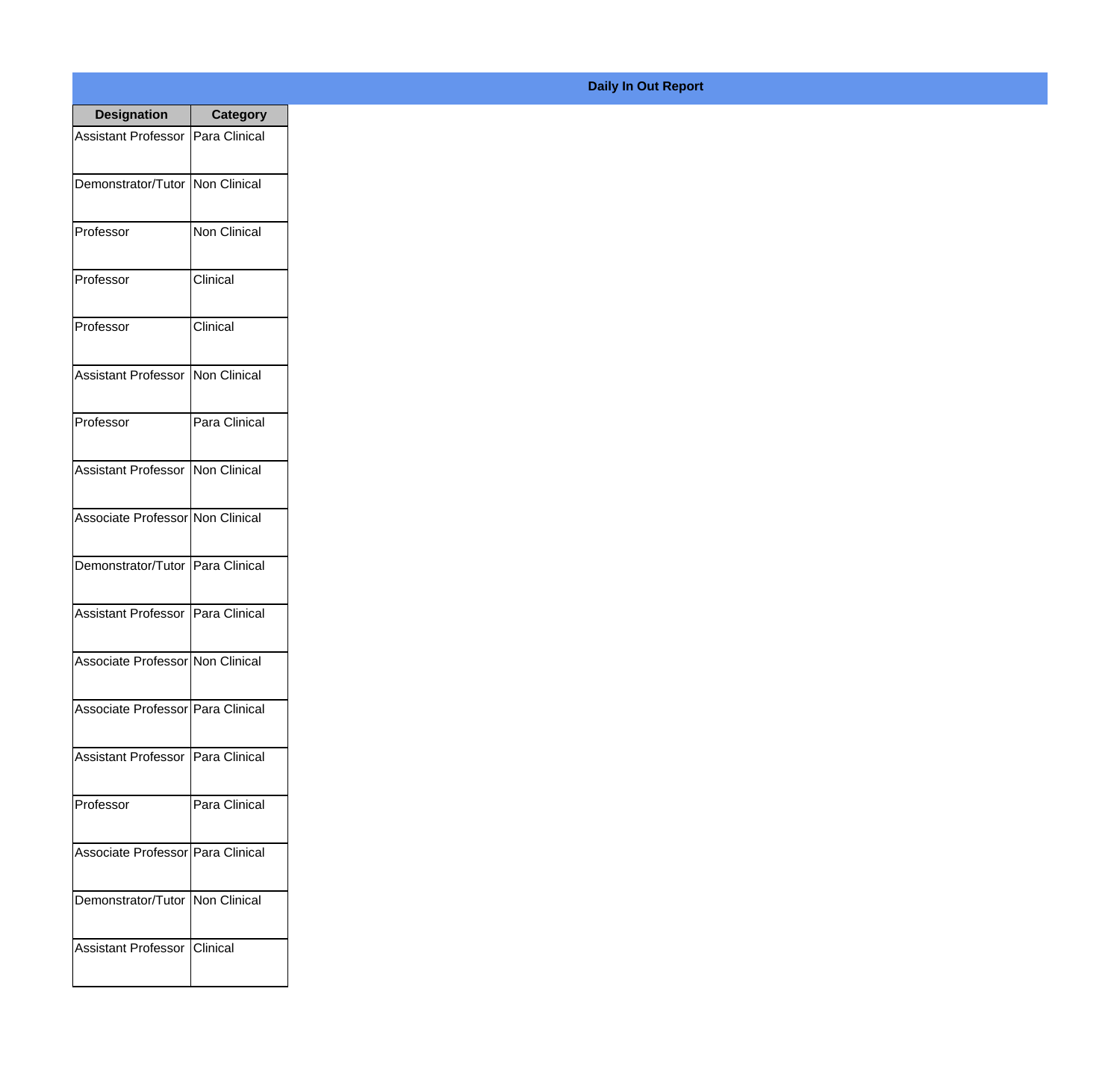|                                                  |                                               |             |          |          | <b>Daily In Out Report</b> |              |                       |
|--------------------------------------------------|-----------------------------------------------|-------------|----------|----------|----------------------------|--------------|-----------------------|
| <b>Government</b><br>Medical College,<br>Khandwa | <b>DR RAMESH</b><br>AGRAWAL                   | 04 Nov 2020 | 08:04:36 | 17:28:20 | 09:24                      | $\mathsf{P}$ | Microbiology          |
| Government<br>Medical College,<br>Khandwa        | DR VIKAS MUJALDA                              | 04 Nov 2020 | 09:16:45 |          | 00:00                      | E            | Microbiology          |
| <b>Government</b><br>Medical College,<br>Khandwa | <b>DR NAZEEM ISHRAT</b><br><b>SIDDIQUI</b>    | 04 Nov 2020 | 10:53:39 | 18:06:45 | 07:13                      | P            | Physiology            |
| Government<br>Medical College,<br>Khandwa        | <b>DR RAJEEV VIJAY</b><br><b>JOSHI</b>        | 04 Nov 2020 | 08:53:05 | 16:17:23 | 07:24                      | P            | Anatomy               |
| Government<br>Medical College,<br>Khandwa        | DR DWARKA PRASAD 04 Nov 2020<br><b>GOTHRE</b> |             | 09:07:53 | 16:13:58 | 07:06                      | $\mathsf{P}$ | <b>Bio Chemistry</b>  |
| Government<br>Medical College,<br><b>Khandwa</b> | <b>DR SOUMITRA</b><br><b>SETHIA</b>           | 04 Nov 2020 | 09:46:02 | 18:13:56 | 08:27                      | P            | Community<br>Medicine |
| <b>Government</b><br>Medical College,<br>Khandwa | <b>DR SOURYAKANT</b><br>VARANDANI             | 04 Nov 2020 | 10:44:37 | 17:14:20 | 06:30                      | P            | Community<br>Medicine |
| Government<br>Medical College,<br>Khandwa        | DR DURGA AHUJA                                | 04 Nov 2020 | 10:44:45 |          | 00:00                      | E            | Anatomy               |
| Government<br>Medical College,<br>Khandwa        | <b>MR PIYUSH KUMAR</b><br><b>MISHRA</b>       | 04 Nov 2020 | 11:03:59 | 18:54:04 | 07:51                      | $\mathsf{P}$ | Community<br>Medicine |
| <b>Government</b><br>Medical College,<br>Khandwa | DR SACHIN PARMAR 04 Nov 2020                  |             | 14:11:27 |          | 00:00                      | E            | Community<br>Medicine |
| <b>Government</b><br>Medical College,<br>Khandwa | <b>DR SAGAR MEENA</b>                         | 04 Nov 2020 | 10:58:39 |          | 00:00                      | E            | Forensic<br>Medicine  |
| Government<br>Medical College,<br>Khandwa        | DR PRAMILA VERMA 04 Nov 2020                  |             | 12:26:33 |          | 00:00                      | E            | Paediatrics           |
| Government<br>Medical College,<br>Khandwa        | DR MANOJ BALKE                                | 04 Nov 2020 | 09:22:14 | 16:51:09 | 07:29                      | P            | Ophthalmology         |
| Government<br>Medical College,<br>Khandwa        | DR RAKESH KUMAR<br><b>SHIVHARE</b>            | 04 Nov 2020 | 13:12:32 |          | 00:00                      | E            | Microbiology          |
| Government<br>Medical College,<br>Khandwa        | <b>DR GARIMA</b><br>AGRAWAL VARSHNEY          | 04 Nov 2020 | 10:05:40 | 15:51:52 | 05:46                      | P            | Paediatrics           |
| Government<br>Medical College,<br>Khandwa        | <b>DR SIDDHARTH</b><br><b>BANODE</b>          | 04 Nov 2020 | 09:05:15 | 17:47:42 | 08:42                      | P            | Pharmacology          |
| Government<br>Medical College,<br>Khandwa        | <b>DR CHANDNI</b><br>KAROLE                   | 04 Nov 2020 | 09:46:21 | 12:35:03 | 02:49                      | $\mathsf{P}$ | Ophthalmology         |
| Government<br>Medical College,<br>Khandwa        | <b>DR CHANDNI</b><br>KAROLE                   | 04 Nov 2020 | 18:24:04 |          | 02:49                      | $\mathsf{P}$ | Ophthalmology         |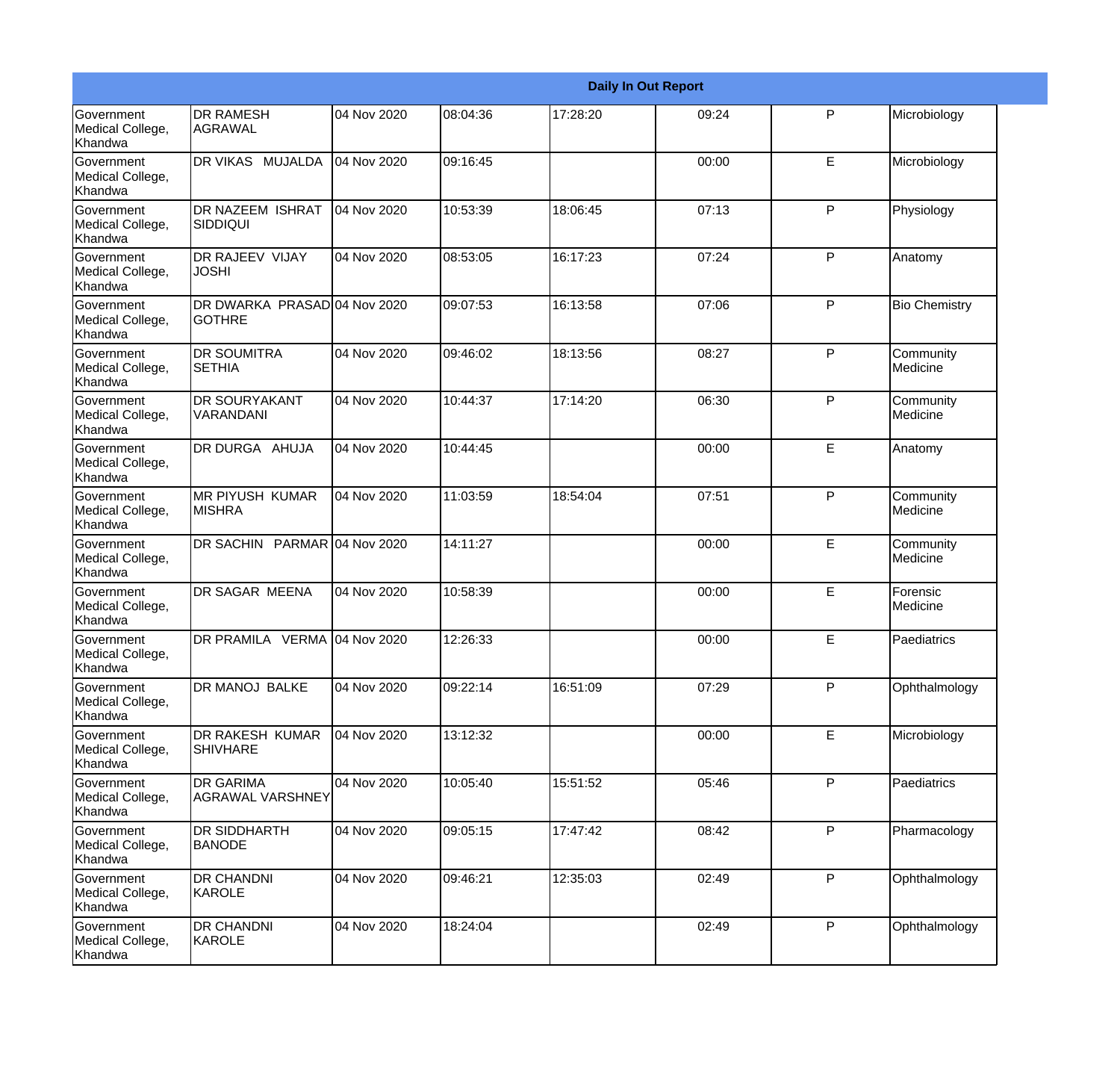| Assistant Professor   Para Clinical |               |
|-------------------------------------|---------------|
|                                     |               |
| Demonstrator/Tutor   Para Clinical  |               |
| Professor                           | Non Clinical  |
|                                     |               |
| Assistant Professor Non Clinical    |               |
| Demonstrator/Tutor Non Clinical     |               |
|                                     |               |
| Assistant Professor   Para Clinical |               |
| Demonstrator/Tutor Para Clinical    |               |
|                                     |               |
| Demonstrator/Tutor Non Clinical     |               |
| Statistician                        | Para Clinical |
| Assistant Professor   Para Clinical |               |
|                                     |               |
| Demonstrator/Tutor Para Clinical    |               |
| Professor                           | Clinical      |
|                                     |               |
| Assistant Professor Clinical        |               |
| Demonstrator/Tutor Para Clinical    |               |
|                                     |               |
| Associate Professor Clinical        |               |
| Associate Professor Para Clinical   |               |
|                                     |               |
| Assistant Professor Clinical        |               |
| Assistant Professor Clinical        |               |
|                                     |               |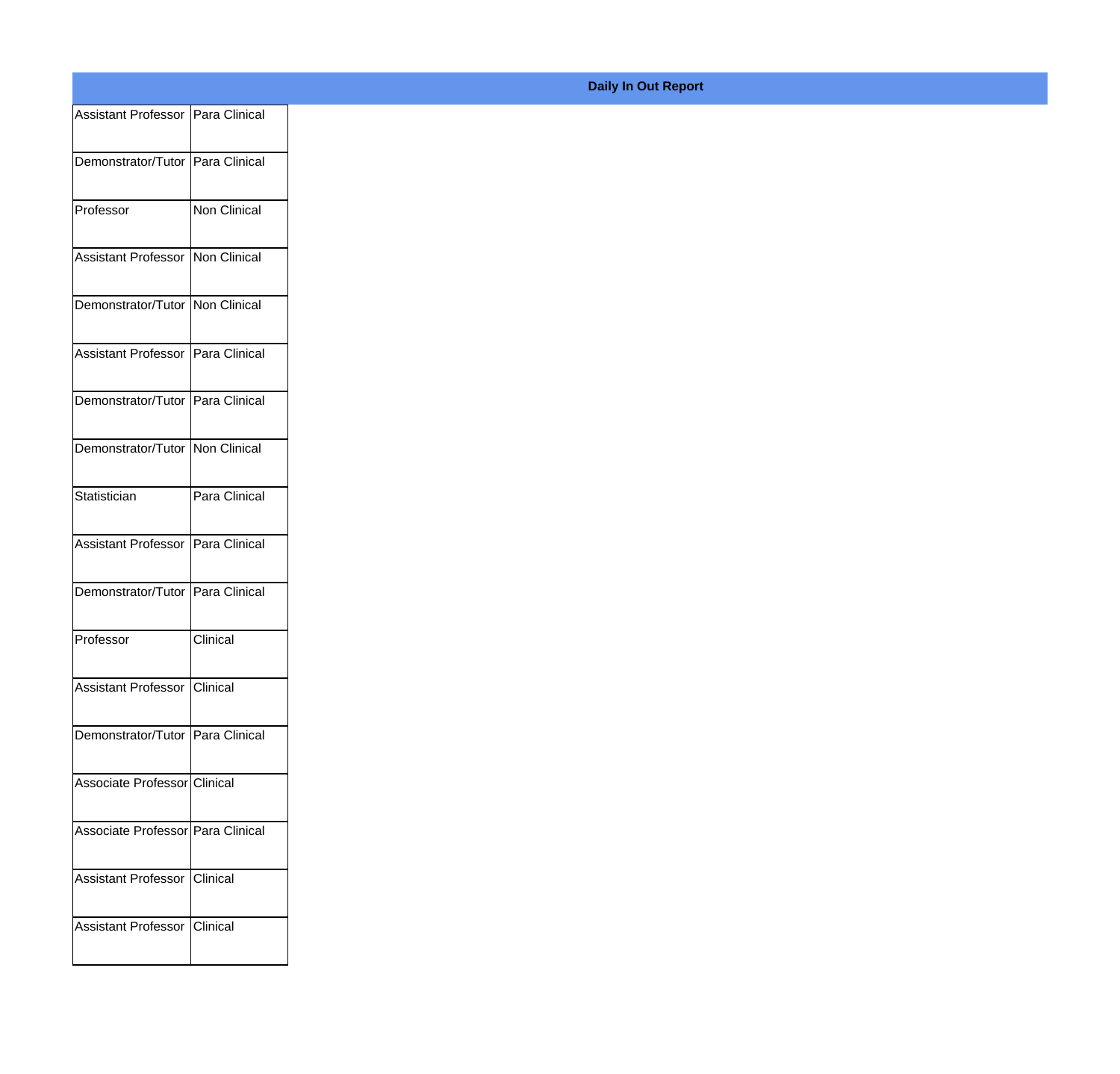|                                                  |                                                 |             |          |          | <b>Daily In Out Report</b> |              |                         |
|--------------------------------------------------|-------------------------------------------------|-------------|----------|----------|----------------------------|--------------|-------------------------|
| Government<br>Medical College,<br>Khandwa        | <b>DR PRIYA KAPOOR</b><br><b>KAPOOR</b>         | 04 Nov 2020 | 10:05:10 | 13:52:52 | 03:47                      | P            | Pathalogy               |
| Government<br>Medical College,<br>Khandwa        | <b>DR SAPNA</b><br><b>MAHESHRAM</b>             | 04 Nov 2020 | 11:05:53 | 17:32:29 | 06:27                      | P            | Community<br>Medicine   |
| <b>Government</b><br>Medical College,<br>Khandwa | <b>DR RAJENDRA</b><br><b>SINGH MANDLOI</b>      | 04 Nov 2020 | 11:01:15 | 18:36:45 | 07:35                      | P            | <b>Bio Chemistry</b>    |
| Government<br>Medical College,<br>Khandwa        | <b>DR SEEMA</b><br><b>SUDHAKARRAO</b><br>SUTAY  | 04 Nov 2020 | 10:29:35 | 14:34:45 | 04:05                      | P            | Forensic<br>Medicine    |
| <b>Government</b><br>Medical College,<br>Khandwa | <b>DR AJAY</b><br>NARWARIYA                     | 04 Nov 2020 | 09:33:43 | 17:53:17 | 08:20                      | P            | Microbiology            |
| Government<br>Medical College,<br>Khandwa        | <b>DR RAKESH SINGH</b><br><b>HAZARI</b>         | 04 Nov 2020 | 17:04:40 |          | 00:00                      | E            | Pathalogy               |
| Government<br>Medical College,<br>Khandwa        | <b>DR NISHA</b><br><b>KAITHWAS</b>              | 04 Nov 2020 | 10:33:20 | 13:24:32 | 02:51                      | P            | Psychiatry              |
| Government<br>Medical College,<br>Khandwa        | <b>DR ANANT</b><br><b>TUKARAM PAWAR</b>         | 04 Nov 2020 | 11:15:38 | 12:44:54 | 01:29                      | $\mathsf{P}$ | Community<br>Medicine   |
| <b>Government</b><br>Medical College,<br>Khandwa | <b>DR ANANT</b><br><b>TUKARAM PAWAR</b>         | 04 Nov 2020 | 18:21:39 |          | 01:29                      | $\mathsf{P}$ | Community<br>Medicine   |
| <b>Government</b><br>Medical College,<br>Khandwa | DR SHAIKH M.KHALIQ 04 Nov 2020                  |             | 15:46:17 |          | 00:00                      | E            | <b>Bio Chemistry</b>    |
| Government<br>Medical College,<br>Khandwa        | <b>DR PANKAJ</b><br><b>KUMAR</b><br><b>JAIN</b> | 04 Nov 2020 | 13:11:39 |          | 00:00                      | E            | <b>General Medicine</b> |
| Government<br>Medical College,<br>Khandwa        | <b>DR RAJU</b>                                  | 04 Nov 2020 | 08:59:00 | 18:30:43 | 09:31                      | P            | Forensic<br>Medicine    |
| Government<br>Medical College,<br>Khandwa        | <b>DR MAHENDRA</b><br><b>PANWAR</b>             | 04 Nov 2020 | 09:32:22 |          | 00:00                      | E            | Orthopaedics            |
| Government<br>Medical College,<br>Khandwa        | <b>DR SITARAM</b><br>SOLANKI                    | 04 Nov 2020 | 09:17:06 | 19:19:11 | 10:02                      | P            | Forensic<br>Medicine    |
| Government<br>Medical College,<br>Khandwa        | <b>DR RANJEET</b><br><b>BADOLE</b>              | 04 Nov 2020 | 10:26:55 | 10:39:57 | 00:13                      | P            | <b>General Medicine</b> |
| Government<br>Medical College,<br>Khandwa        | <b>DR ARUN KUMAR</b><br>PARGI                   | 04 Nov 2020 | 09:48:31 |          | 00:00                      | E            | <b>General Surgery</b>  |
| Government<br>Medical College,<br>Khandwa        | <b>DR ASHOK</b><br><b>BHAUSAHEB NAJAN</b>       | 04 Nov 2020 | 10:46:35 | 16:30:37 | 05:44                      | P            | Forensic<br>Medicine    |
| Government<br>Medical College,<br>Khandwa        | DR NITESHKUMAR<br>KISHORILAL<br>RATHORE         | 04 Nov 2020 | 10:14:08 | 18:04:54 | 07:50                      | P            | Pharmacology            |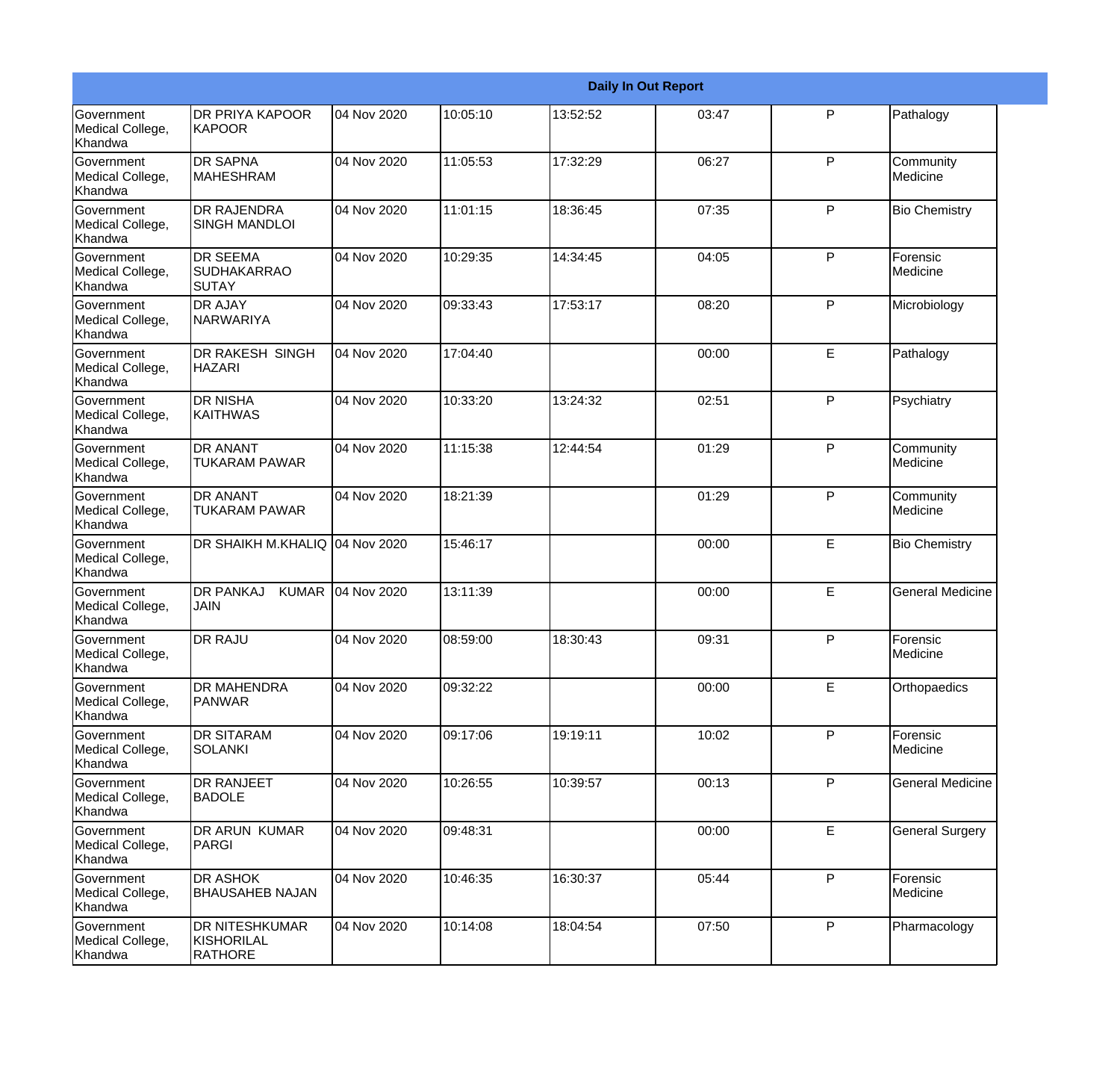| Demonstrator/Tutor   Para Clinical  |               |
|-------------------------------------|---------------|
| Associate Professor Para Clinical   |               |
|                                     |               |
| Demonstrator/Tutor   Non Clinical   |               |
|                                     |               |
| Professor                           | Para Clinical |
| Demonstrator/Tutor   Para Clinical  |               |
|                                     |               |
| Professor                           | Para Clinical |
| Assistant Professor Clinical        |               |
|                                     |               |
| Professor                           | Para Clinical |
| Professor                           | Para Clinical |
|                                     |               |
| Professor                           | Non Clinical  |
| Assistant Professor Clinical        |               |
|                                     |               |
| Demonstrator/Tutor   Para Clinical  |               |
|                                     |               |
| <b>Assistant Professor Clinical</b> |               |
| Demonstrator/Tutor   Para Clinical  |               |
|                                     |               |
| Assistant Professor   Clinical      |               |
| Assistant Professor   Clinical      |               |
|                                     |               |
| Associate Professor Para Clinical   |               |
| Demonstrator/Tutor   Para Clinical  |               |
|                                     |               |

**Daily In Out Report**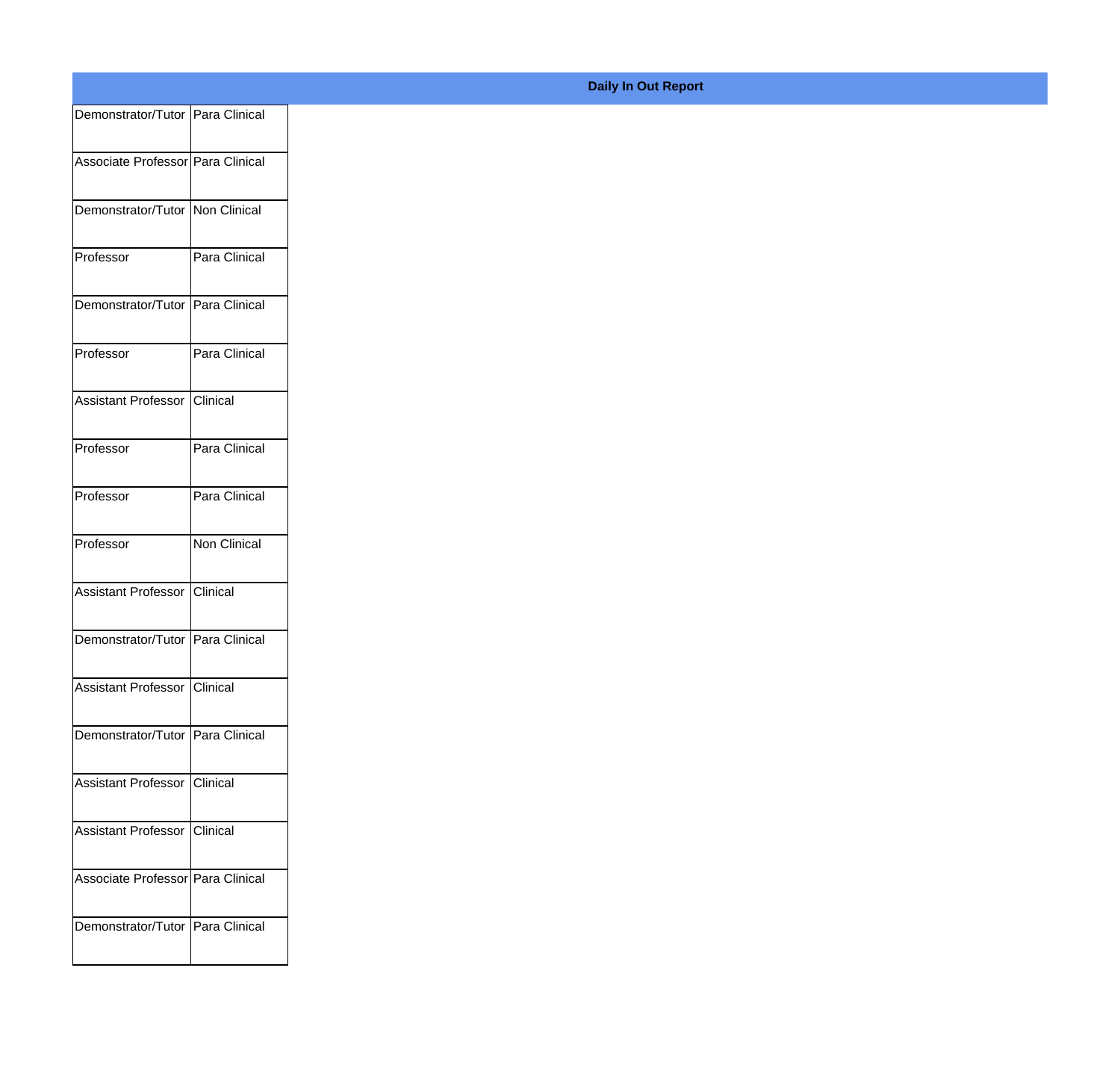|                                                  |                                                   |             |          |          | <b>Daily In Out Report</b> |    |                             |
|--------------------------------------------------|---------------------------------------------------|-------------|----------|----------|----------------------------|----|-----------------------------|
| <b>Government</b><br>Medical College,<br>Khandwa | DR PRIYESH<br><b>MARSKOLE</b>                     | 04 Nov 2020 | 11:14:22 |          | 00:00                      | E  | Community<br>Medicine       |
| Government<br>Medical College,<br>Khandwa        | <b>DR SANGEETA</b><br><b>CHINCHOLE</b>            | 04 Nov 2020 | 10:45:50 |          | 00:00                      | E  | Physiology                  |
| <b>Government</b><br>Medical College,<br>Khandwa | DR NEERAJ KUMAR                                   | 04 Nov 2020 | 09:14:25 | 14:10:43 | 04:56                      | P  | Dentisry                    |
| Government<br>Medical College,<br>Khandwa        | DR SUNIL BAJOLIYA                                 | 04 Nov 2020 | 10:25:11 |          | 00:00                      | E  | OTO-Rhiono-<br>Laryngology  |
| <b>Government</b><br>Medical College,<br>Khandwa | <b>DR NISHA MANDLOI</b><br>PANWAR                 | 04 Nov 2020 | 10:05:50 |          | 00:00                      | E  | Obstetrics &<br>Gynaecology |
| Government<br>Medical College,<br>Khandwa        | <b>DR NANDINI DIXIT</b>                           | 04 Nov 2020 | 09:56:27 | 12:44:15 | 02:48                      | P  | Paediatrics                 |
| <b>Government</b><br>Medical College,<br>Khandwa | <b>DR SATISH</b><br><b>CHANDEL</b>                | 04 Nov 2020 | 09:52:32 | 09:52:46 | 00:00                      | AB | Pharmacology                |
| Government<br>Medical College,<br>Khandwa        | <b>DR SATISH</b><br><b>CHANDEL</b>                | 04 Nov 2020 | 17:16:30 |          | 00:00                      | AB | Pharmacology                |
| <b>Government</b><br>Medical College,<br>Khandwa | <b>DR MUKTESHWARI</b><br><b>GUPTA</b>             | 04 Nov 2020 | 11:33:23 |          | 00:00                      | E  | Pharmacology                |
| Government<br>Medical College,<br>Khandwa        | <b>DR PURTI AGARWAL</b><br>SAINI                  | 04 Nov 2020 | 10:42:01 |          | 00:00                      | E  | Pathalogy                   |
| <b>Government</b><br>Medical College,<br>Khandwa | <b>DR VISHAL</b><br><b>KUMAR</b><br><b>THAKRE</b> | 04 Nov 2020 | 09:10:41 | 09:55:37 | 00:45                      | P  | Physiology                  |
| Government<br>Medical College,<br>Khandwa        | <b>MOHIT GARG</b>                                 | 04 Nov 2020 | 10:08:33 | 12:20:02 | 02:12                      | P  | <b>General Medicine</b>     |
| Government<br>Medical College,<br>Khandwa        | RENU<br><b>WAGHMARE</b>                           | 04 Nov 2020 | 14:55:42 |          | 00:00                      | E  | Community<br>Medicine       |